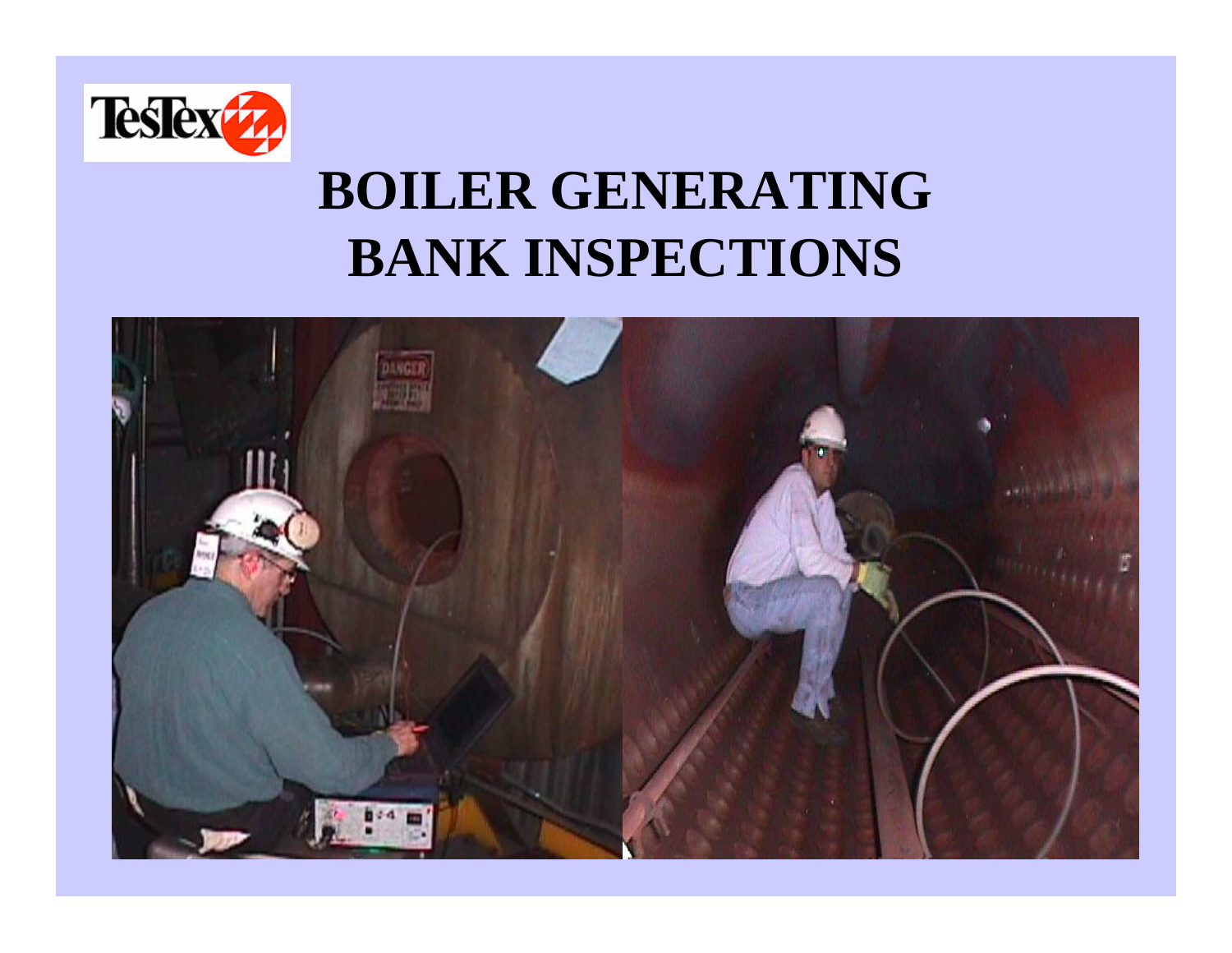

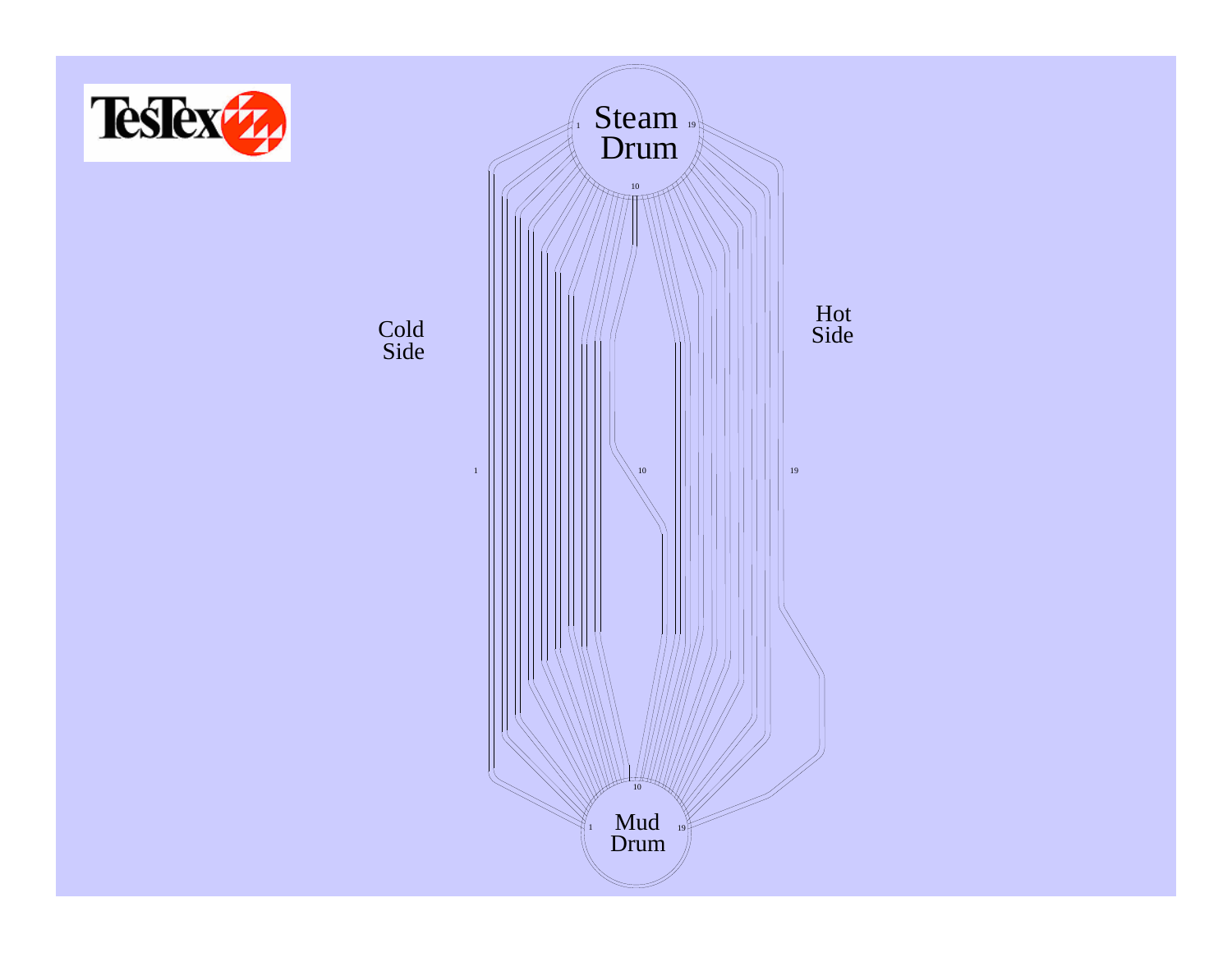

### **POSSIBLE INSPECTION TECHNOLOGIES**

- **STANDARD ULTRASONIC THICKNESS TESTING**
- **MAGNETIC PARTICLE INSPECTION OF SEAM WELDS**
- **RADIOGRAPHY**
- **REMOTE FIELD ELECTROMAGNETIC TECHNIQUE (RFET)**
- **IRIS**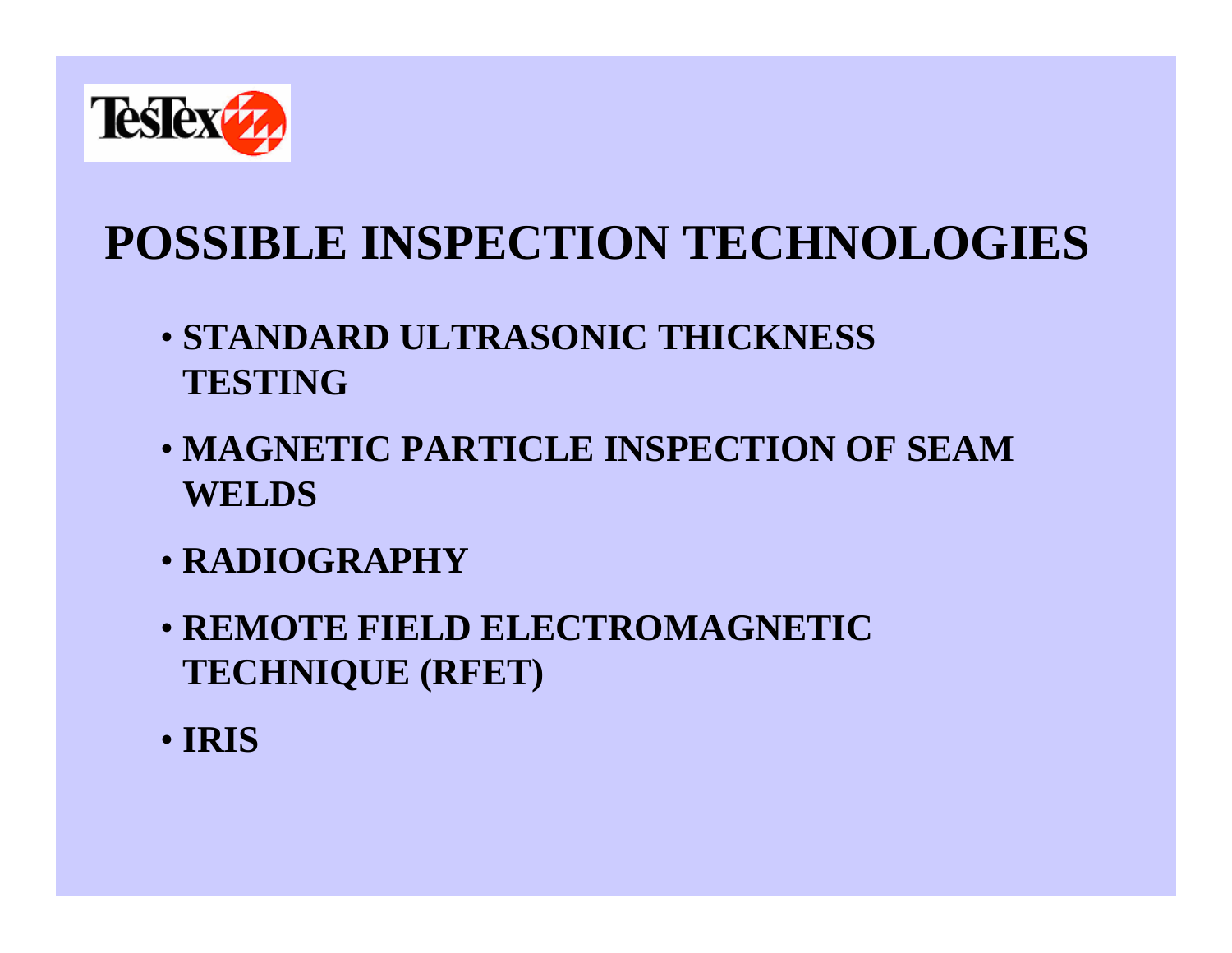

### *Remote Field Electromagnetic Technique (RFET)*

*The electromagnetic field generated by the Exciter coil travels through the tube material and is sensed by the Receiver coil placed at a distance 3 times the diameter. Any change in the tube wall thickness will cause a change in the field which in turn changes the phase and amplitude. This change in phase & amplitude can be used to quantify the wall loss.*

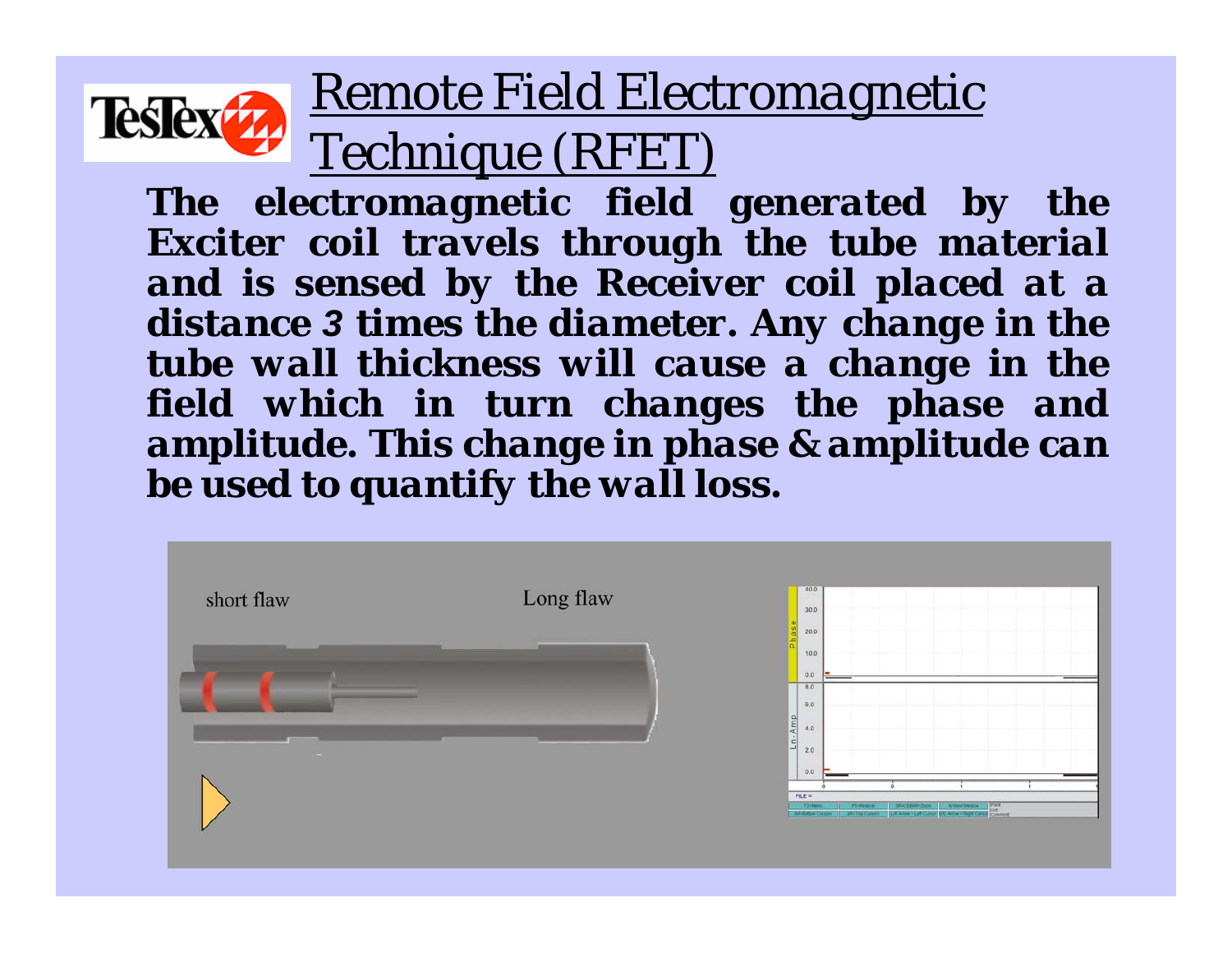

### *Carbon Steel Tube Inspection Using Carbon Steel Tube Inspection Using Remote Field Electromagnetic Technique Remote Field Electromagnetic Technique*



### *Eagle 2000 Plus System*

- *Single/ Multi-channel System: Up to 8 Channels for tube inspection*
- *300 to 350 tubes can be inspected in a 10 hour shift*
- *Special Flexible Probes for boiler drum to drum tubes inspection*
- *Flexible probe sizes can be built to inspect generating bank tubes ranging in size from 1" OD to 3.5" OD.*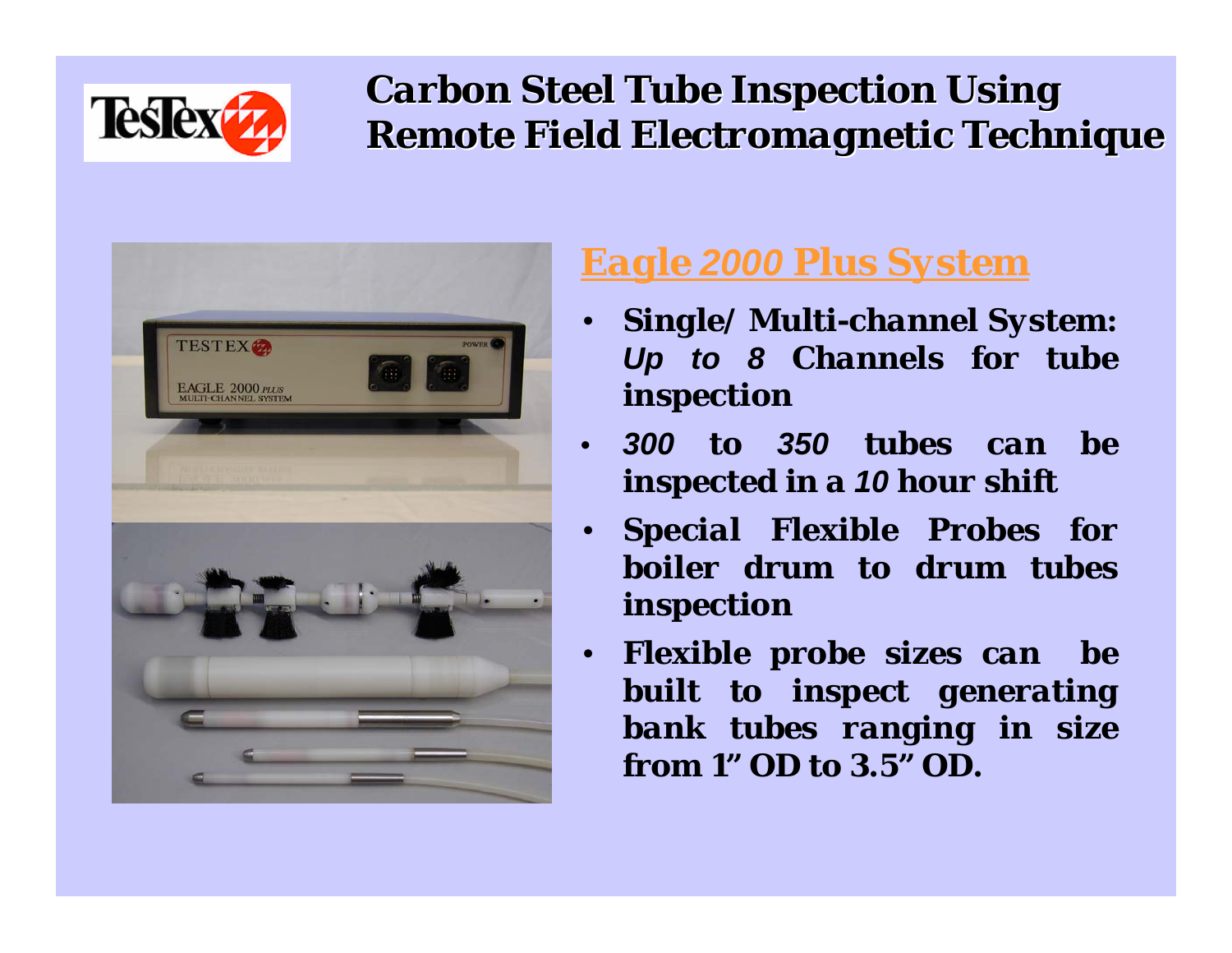

*Carbon Steel Tube Inspection Using Carbon Steel Tube Inspection Using Remote Field Electromagnetic Technique Remote Field Electromagnetic Technique*

#### *Remote Field Electromagnetic Technique (RFET)*

- *Inspects Ferrous Tubes such as Carbon Steel*
- *Highly sensitive to volumetric defects*
- *Equally sensitive to ID and OD defects however they cannot be differentiated.*
- *60-75% Fill Factor probes can be used for inspection*
- *Minimal Preparation is required*
- *Defects under Tube-sheet cannot be detected*
- *Need access to the ID of the tubes through the steam drum and mud drum*
- *Can employ 2 teams at the same time to double productivity*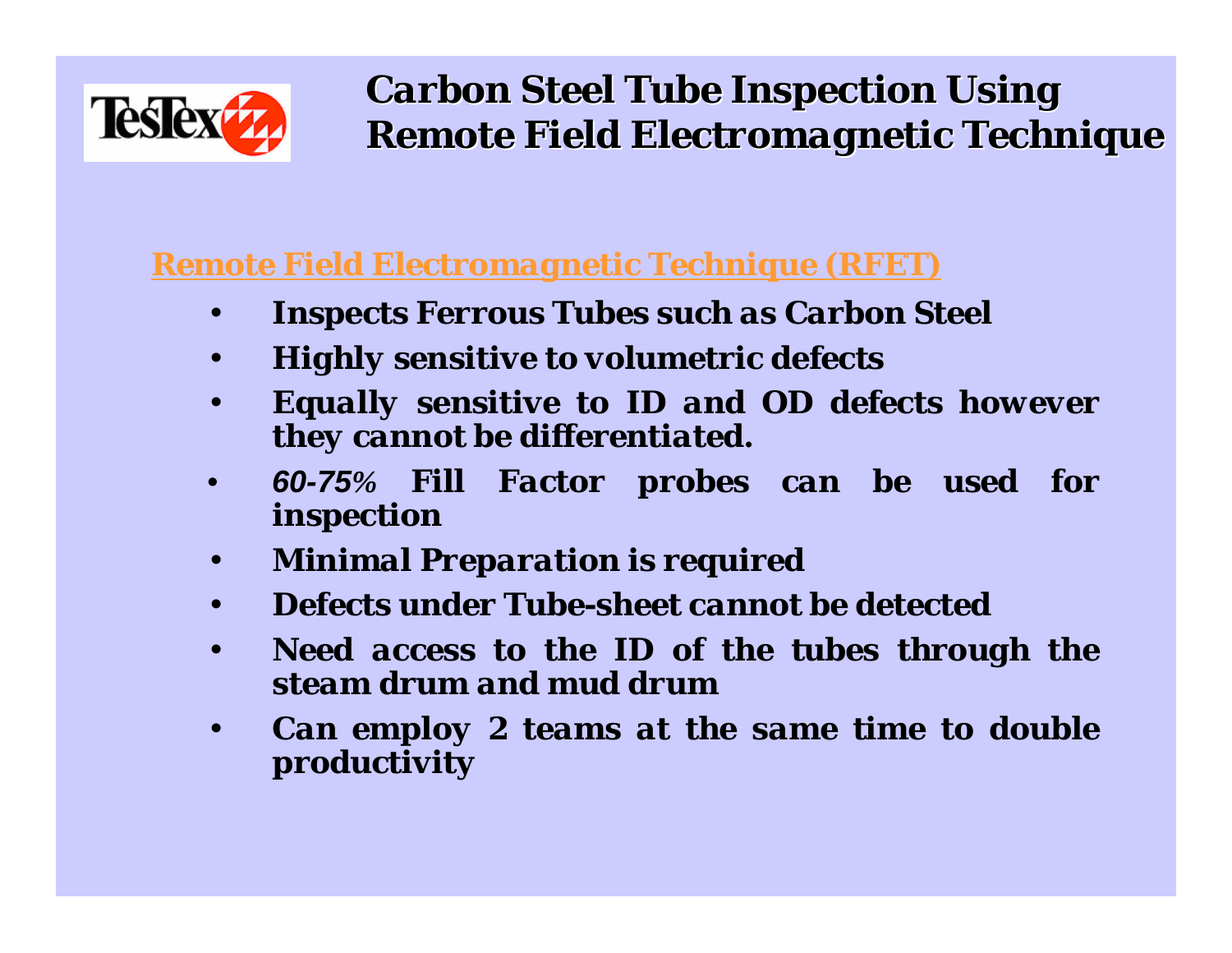

# **COMMON DEFECTS FOUND IN GENERATING BANK TUBES**

- **GENERAL WALL LOSSES**
- **SOOT BLOWER EROSION**
- **FLUE GAS EROSION**
- **PITTING**
- **CRACKING**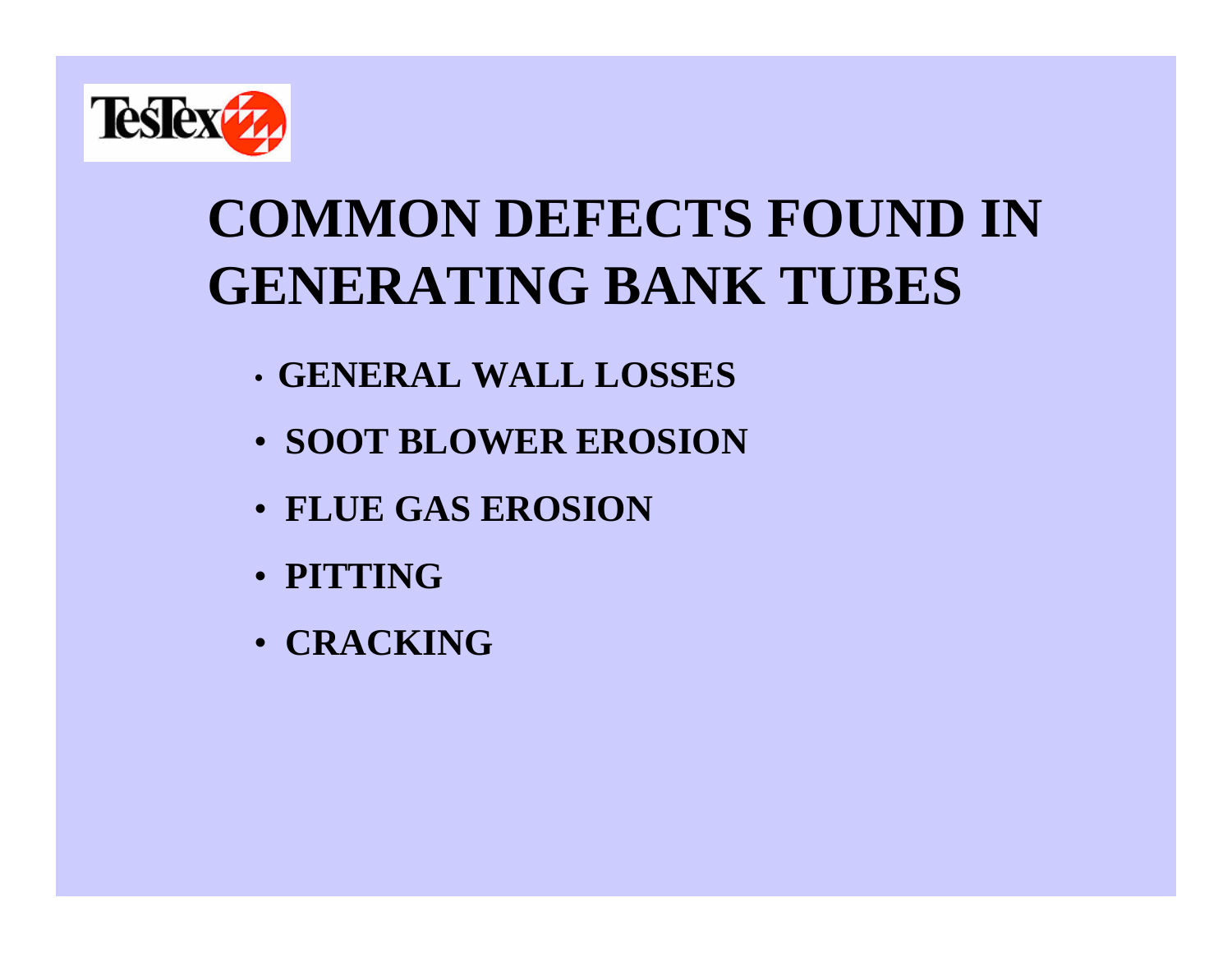

### *Bank Boiler Tube Inspection Using Bank Boiler Tube Inspection Using Remote Field Electromagnetic Technique Remote Field Electromagnetic Technique*

#### Tube Sheet showing color coded wall losses.

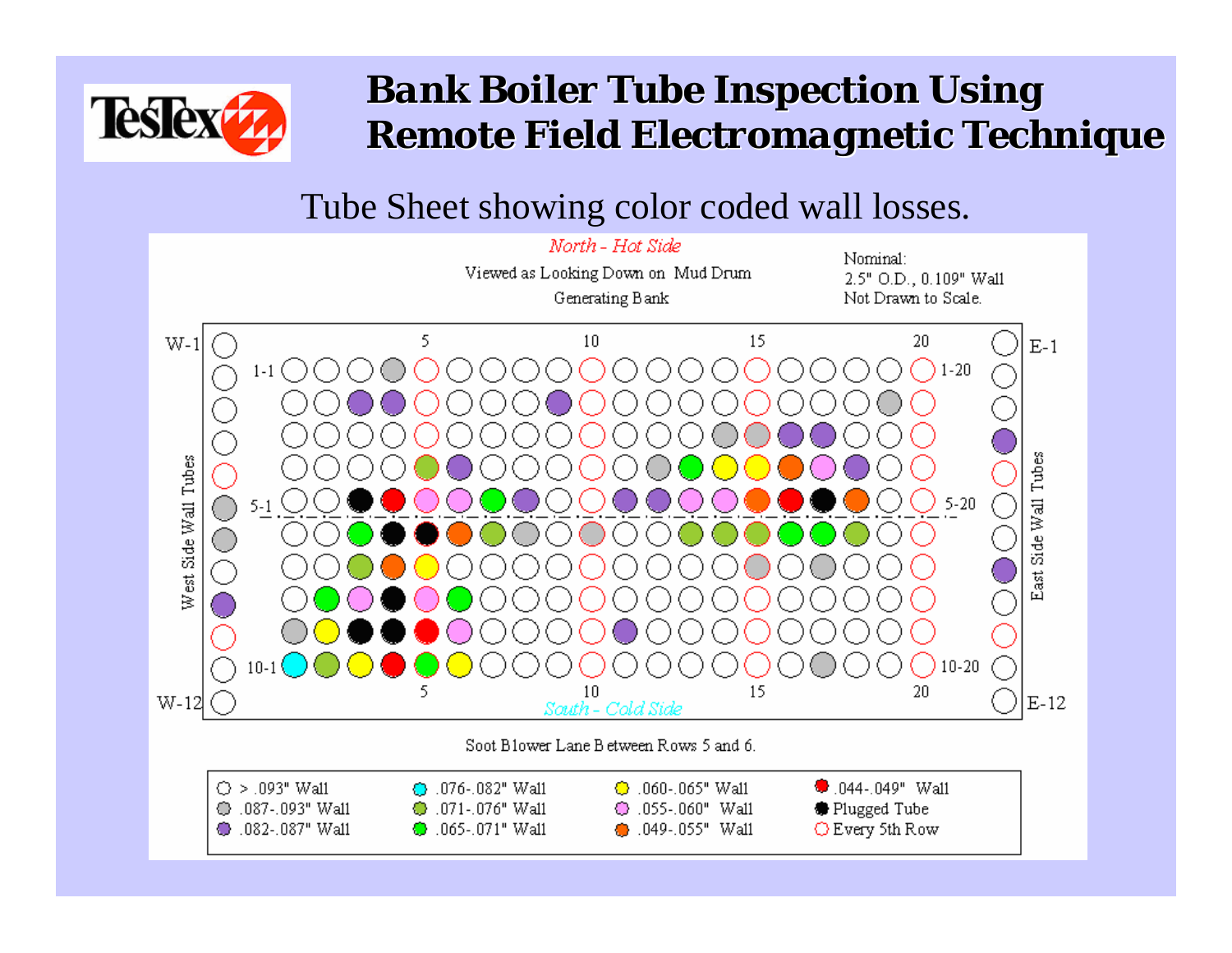

*Color Coded Side Elevation Diagram showing the location of the thinning.*



 $\frac{1}{1}$  Steam  $\frac{1}{19}$ 

Drum

Hot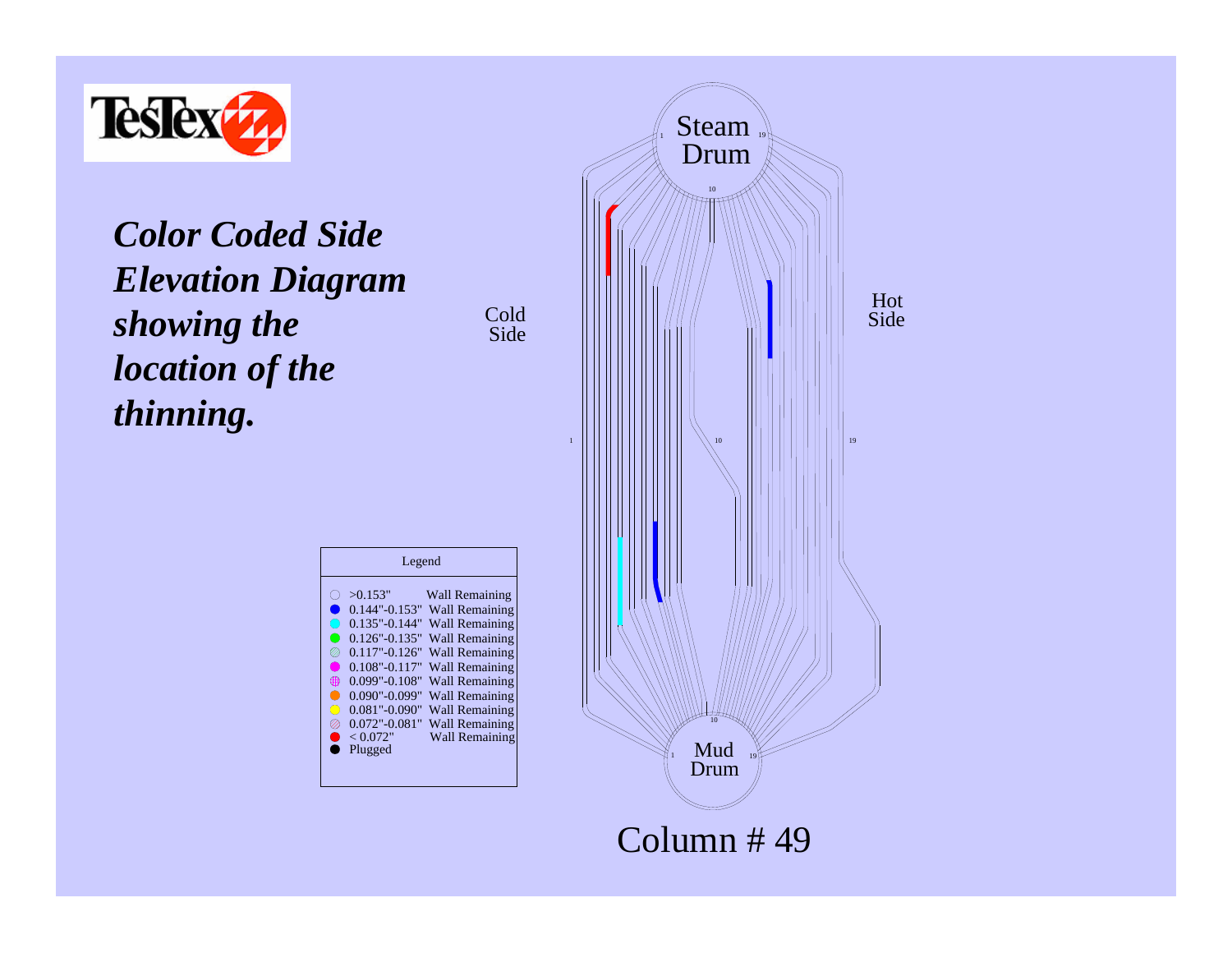

### *Boiler Tube Inspection Using Remote Boiler Tube Inspection Using Remote Field Electromagnetic Technique Field Electromagnetic Technique*

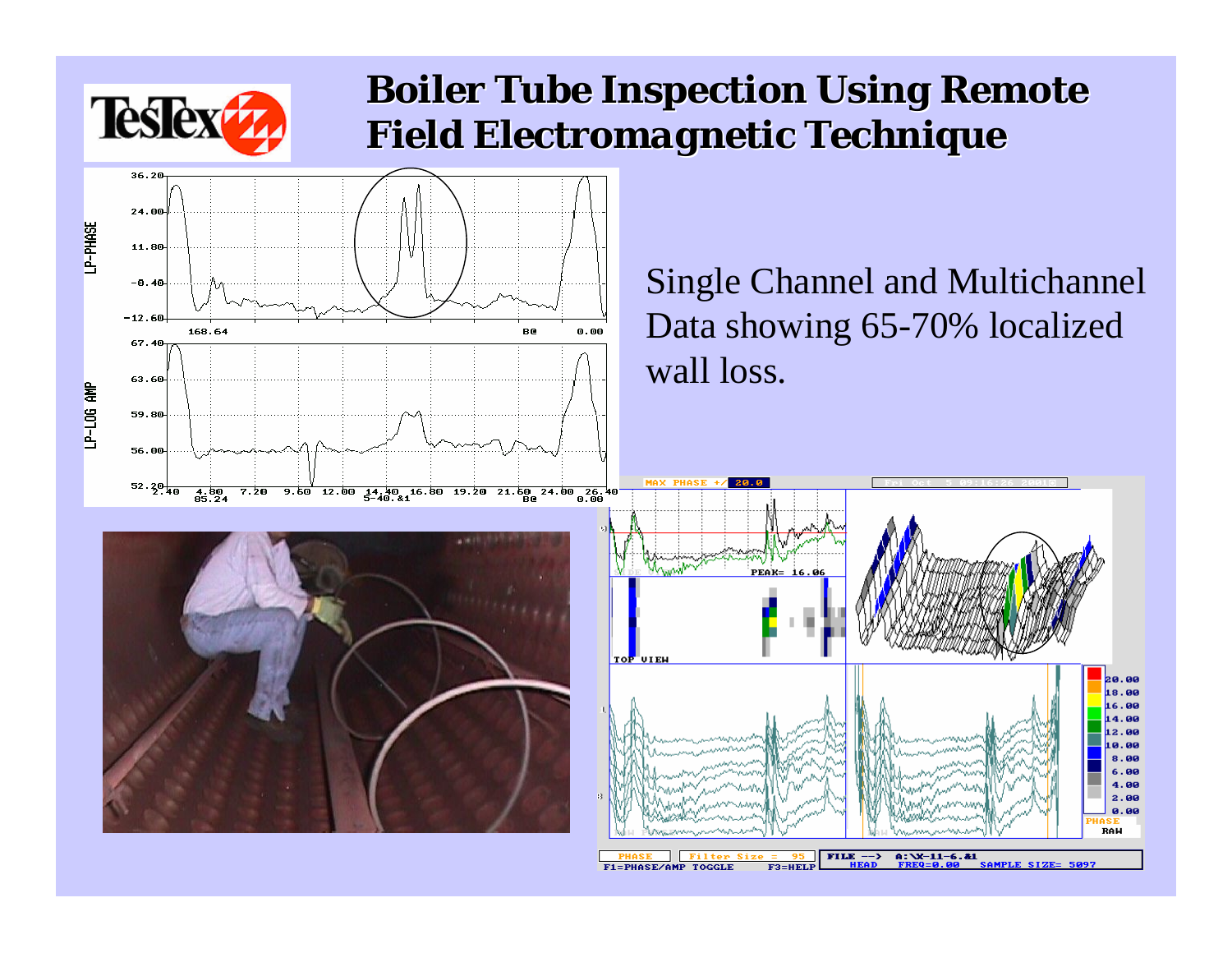

### *Bank Boiler Tube Inspection Using Bank Boiler Tube Inspection Using Remote Field Electromagnetic Technique Remote Field Electromagnetic Technique*



Example of ID pit found with Multichannel RFET Probe found between the mud drum and the mud drum bend. Carbon Steel 2.5" O.D., 0.165" tube swaged to 2" O.D.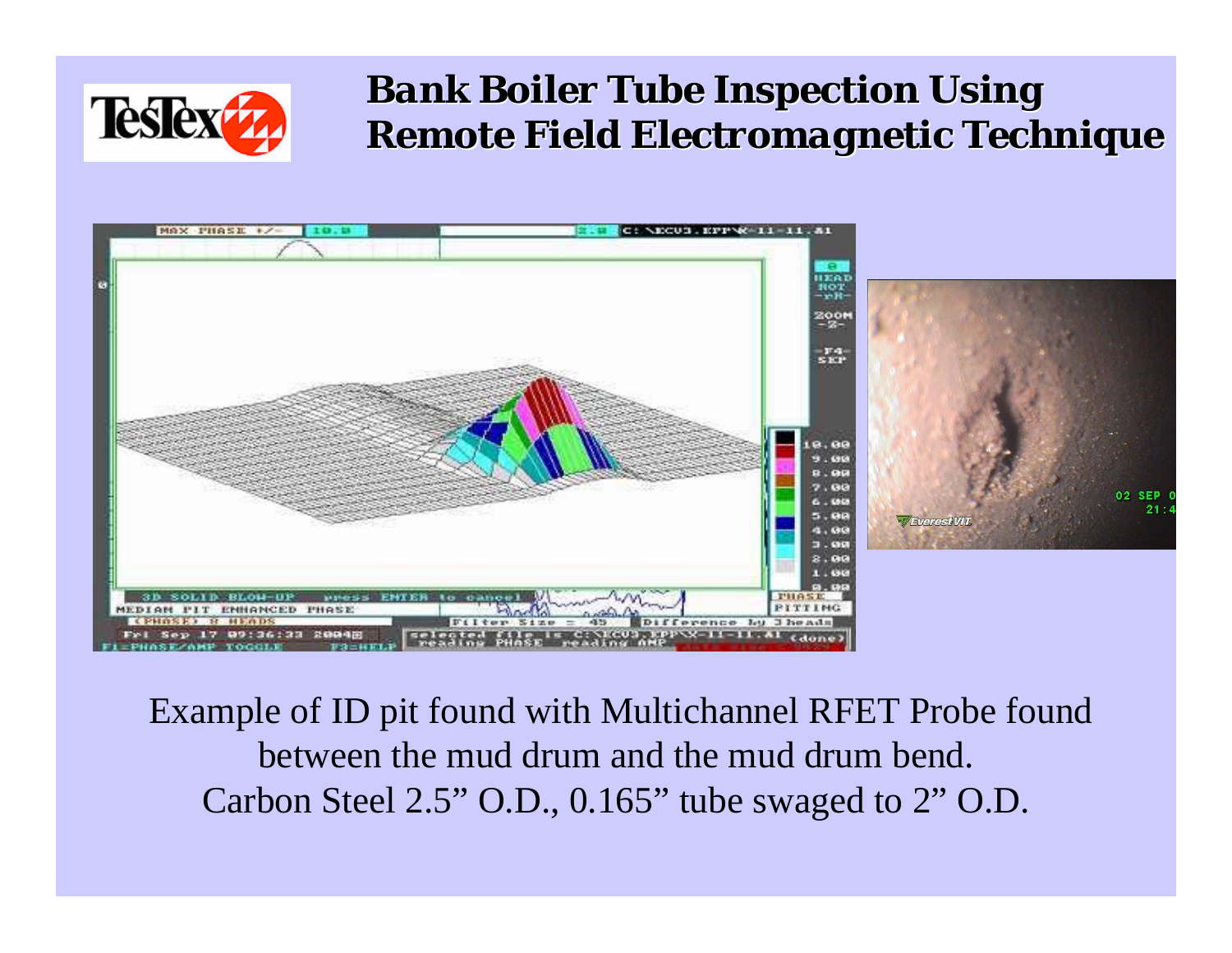

## **Details Needed for Successful Inspection**

- Tube Dimensions
- Any Available Drawings
- Failure History
- Repair History
- Scaffolding Plans
- Available Time for Inspection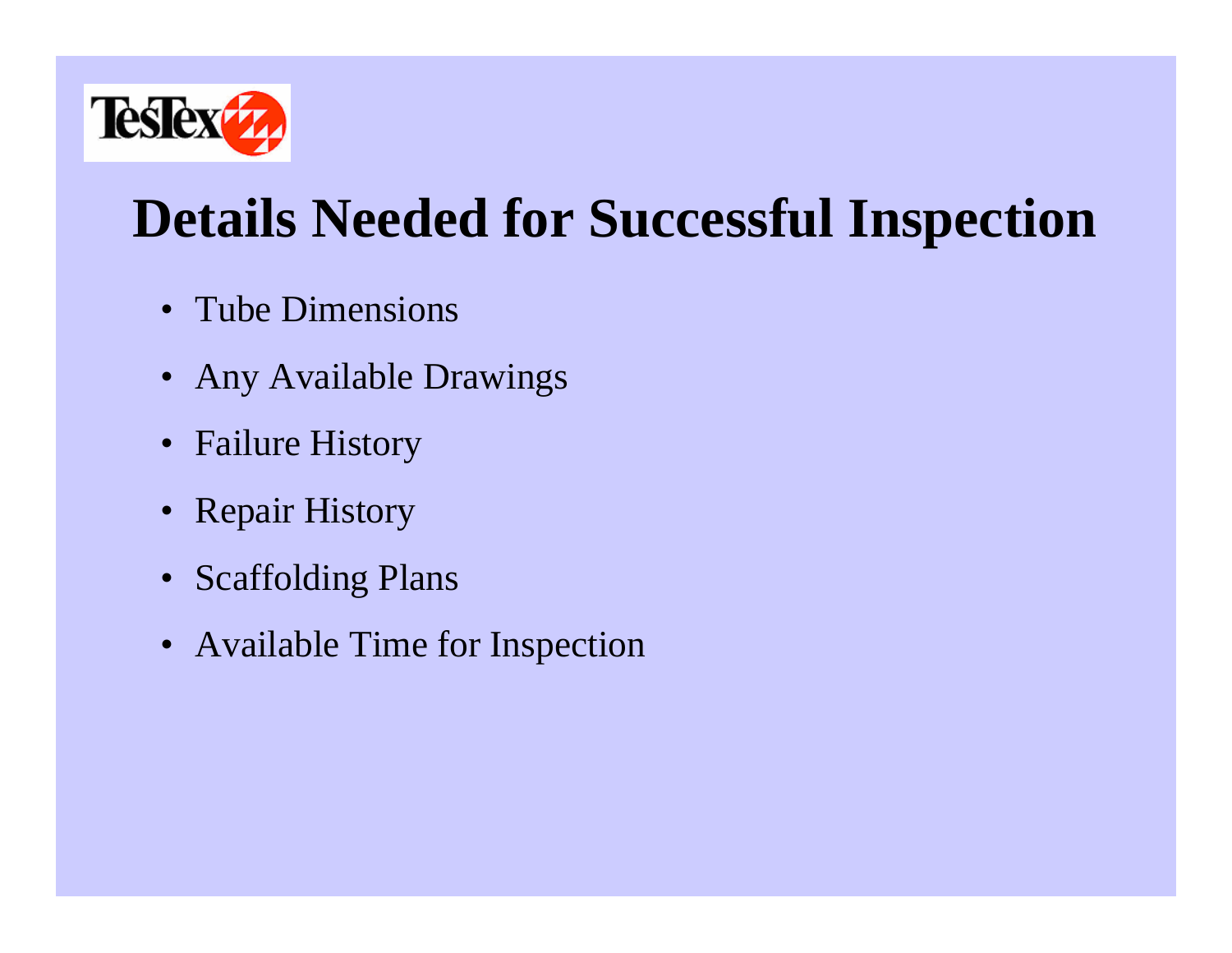

# **GENERATING BANK INSPECTION CONCLUSIONS**

- **CAN INSPECT APPROXIMATELY 350 TUBES PER TEAM PER SHIFT**
- **ABLE TO DETERMINE CONDITION OF TUBE WITHIN THE BANK**
- **LOCATIONS AND SEVERITY OF DEFECTS REPORTED**
- **PRELIMINARY REPORT ISSUED HOURS AFTER COMPLETION OF INSPECTION**
- **ABLE TO REACT ON RESULTS TO PLUG TUBES AND/OR REPAIR THINNED AREAS**
- **ALLOWS PLANNING FOR FUTURE RETUBING FORECASTING**